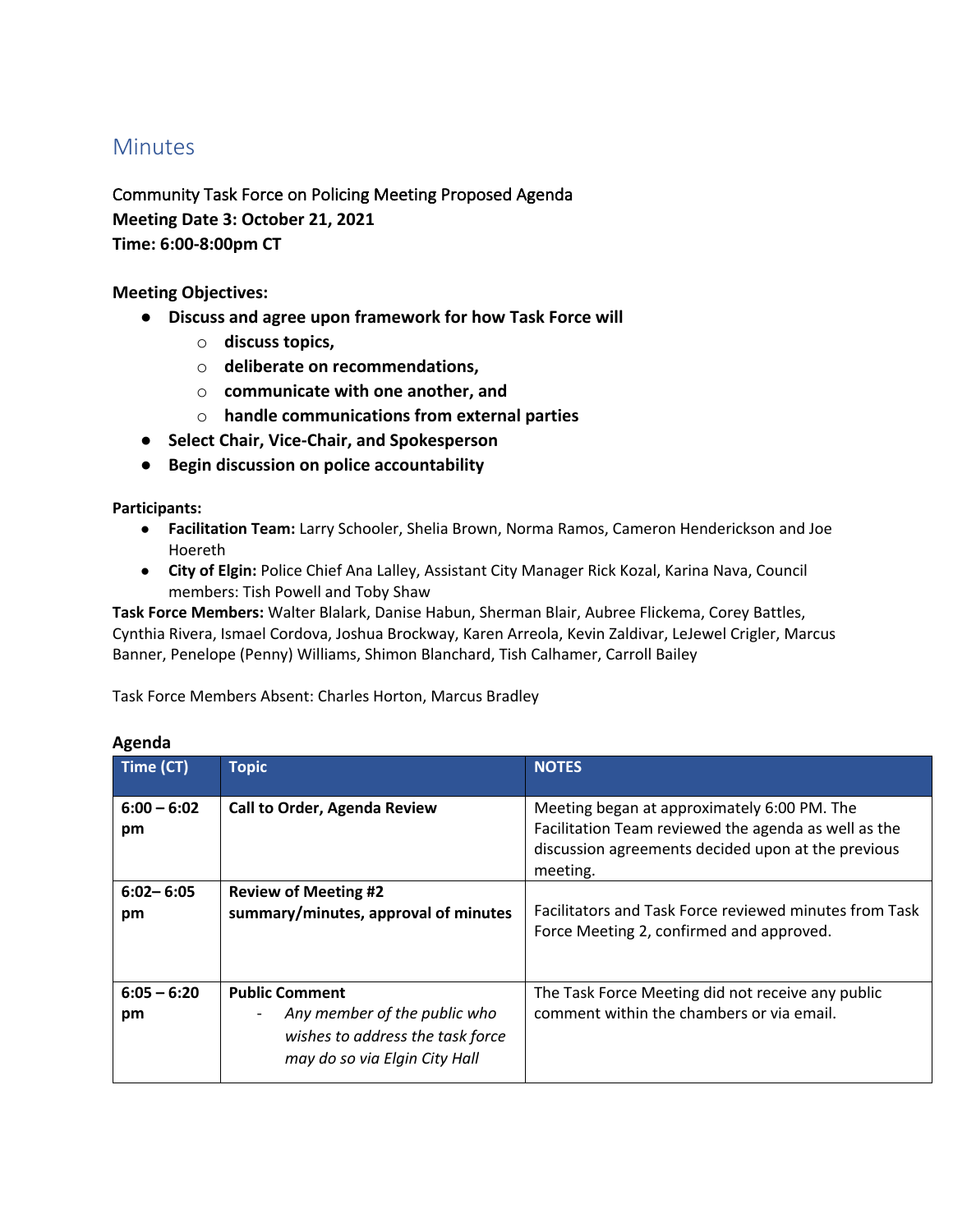| $6:20 - 6:25$<br>pm   | <b>Review of Illinois Open Meetings Act</b>                                                                   | City Manager Rick Kozal reviewed the relevant<br>requirements of the Illinois Open Meetings Act for the<br>task force. Clarified that no more than 5 members of<br>the Task Force can discuss related matters in person or<br>electronically or members would be in violation of the<br>act. Members of the Task Force received a 2 page<br>summary of the act over email.                                                                                                                                                                                                                                                                                                                                                                                                                                                                             |
|-----------------------|---------------------------------------------------------------------------------------------------------------|--------------------------------------------------------------------------------------------------------------------------------------------------------------------------------------------------------------------------------------------------------------------------------------------------------------------------------------------------------------------------------------------------------------------------------------------------------------------------------------------------------------------------------------------------------------------------------------------------------------------------------------------------------------------------------------------------------------------------------------------------------------------------------------------------------------------------------------------------------|
| $6:25 - 6:35$<br>pm   | <b>Discuss Communication from Public to</b><br><b>Task Force</b>                                              | Participants discussed how communications from the<br>public to the task force should be properly processed.<br>Councilwoman Powell and Councilman Shaw expressed<br>concern that discussions about the handling of<br>complaints could distract the task force from their<br>mission and suggested that preexisting channels be<br>used to process complaints. Task Force members<br>commented that they agreed that preexisting channels<br>should be used and that the task force could provide<br>recommendations on the process itself if necessary.<br>Chief Lalley expressed that she would take whatever<br>steps possible to provide the Task Force with needed<br>information. The Facilitation Team notified the Task<br>Force that a Box drive will be created to make<br>communications easily accessible. No formal action was<br>taken. |
| $6:35 - 6:45$<br>pm   | <b>Discuss framework for Task Force to use</b><br>in discussing topics and deliberating on<br>recommendations | The Facilitation Team went over the framework to be<br>used for Task Force discussions and the formulation of<br>recommendations. First, the Task Force members will<br>offer what an idea means to them, then information<br>will be solicited from the police force and other<br>departments. After these steps, a subcommittee may<br>be formed for deeper discussion and after a consensus<br>dialog and final vote the committee can offer<br>recommendations. No formal action was taken.                                                                                                                                                                                                                                                                                                                                                        |
| $6:45$ pm –<br>7:05pm | Selection of Chair, Vice-Chair, and<br>Spokesperson                                                           | The Task Force undertook a voting process to<br>determine the new Chair, Vice-Chair, and Spokesperson<br>of the task force. Task force members could nominate<br>themselves or each other and the nominee with a<br>plurality of votes was selected.<br>The Task Force ultimately chose LeJewel Crigler as<br>Chair, Ismael Cordova as Co-Chair, and Pastor Walter<br>Blalark as Spokesperson.                                                                                                                                                                                                                                                                                                                                                                                                                                                         |